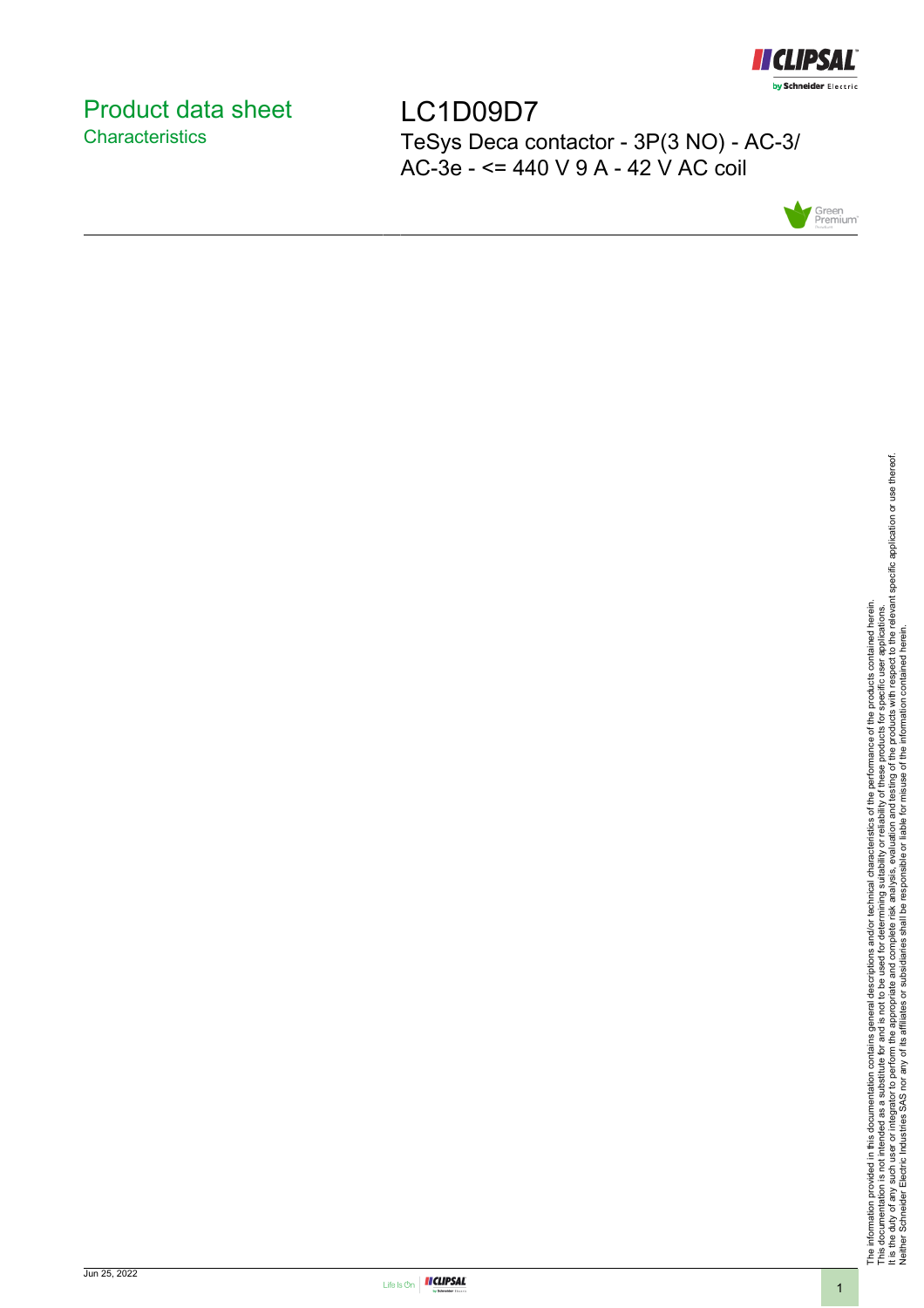

| Main                                           |                                                                                                                                                                                                                                                                                                                                                                                                                                                     |
|------------------------------------------------|-----------------------------------------------------------------------------------------------------------------------------------------------------------------------------------------------------------------------------------------------------------------------------------------------------------------------------------------------------------------------------------------------------------------------------------------------------|
| Range                                          | TeSys<br><b>TeSys Deca</b>                                                                                                                                                                                                                                                                                                                                                                                                                          |
| Product name                                   | TeSys D<br><b>TeSys Deca</b>                                                                                                                                                                                                                                                                                                                                                                                                                        |
| Product or component<br>type                   | Contactor                                                                                                                                                                                                                                                                                                                                                                                                                                           |
| Device short name                              | LC <sub>1</sub> D                                                                                                                                                                                                                                                                                                                                                                                                                                   |
| Contactor application                          | Resistive load<br>Motor control                                                                                                                                                                                                                                                                                                                                                                                                                     |
| Utilisation category                           | $AC-1$<br>$AC-4$<br>$AC-3$<br>AC-3e                                                                                                                                                                                                                                                                                                                                                                                                                 |
| Poles description                              | 3P                                                                                                                                                                                                                                                                                                                                                                                                                                                  |
| Power pole contact<br>composition              | 3 NO                                                                                                                                                                                                                                                                                                                                                                                                                                                |
| [Ue] rated operational<br>voltage              | Power circuit: <= 690 V AC 25400 Hz<br>Power circuit: <= 300 V DC                                                                                                                                                                                                                                                                                                                                                                                   |
| [le] rated operational<br>current              | 9 A (at <60 °C) at <= 440 V AC AC-3 for power<br>circuit<br>25 A (at <60 °C) at <= 440 V AC AC-1 for power<br>circuit<br>9 A (at <60 $^{\circ}$ C) at <= 440 V AC AC-3e for power<br>circuit                                                                                                                                                                                                                                                        |
| Motor power kW                                 | 2.2 KW at 220230 V AC 50/60 Hz (AC-3)<br>4 KW at 380400 V AC 50/60 Hz (AC-3)<br>4 KW at 415440 V AC 50/60 Hz (AC-3)<br>5.5 KW at 500 V AC 50/60 Hz (AC-3)<br>5.5 KW at 660690 V AC 50/60 Hz (AC-3)<br>2.2 KW at 400 V AC 50/60 Hz (AC-4)<br>2.2 KW at 220230 V AC 50/60 Hz (AC-3e)<br>4 KW at 380400 V AC 50/60 Hz (AC-3e)<br>4 KW at 415440 V AC 50/60 Hz (AC-3e)<br>5.5 KW at 500 V AC 50/60 Hz (AC-3e)<br>5.5 kW at 660690 V AC 50/60 Hz (AC-3e) |
| Motor power HP (UL /<br>CSA)                   | 1 Hp at 230/240 V AC 50/60 Hz for 1 phase motors<br>2 Hp at 200/208 V AC 50/60 Hz for 3 phases motors<br>2 Hp at 230/240 V AC 50/60 Hz for 3 phases motors<br>5 Hp at 460/480 V AC 50/60 Hz for 3 phases motors<br>7.5 Hp at 575/600 V AC 50/60 Hz for 3 phases<br>motors<br>0.33 hp at 115 V AC 50/60 Hz for 1 phase motors                                                                                                                        |
| Control circuit type                           | AC at 50/60 Hz                                                                                                                                                                                                                                                                                                                                                                                                                                      |
| [Uc] control circuit<br>voltage                | 42 V AC 50/60 Hz                                                                                                                                                                                                                                                                                                                                                                                                                                    |
| Auxiliary contact<br>composition               | 1 NO + 1 NC                                                                                                                                                                                                                                                                                                                                                                                                                                         |
| [Uimp] rated impulse<br>withstand voltage      | 6 kV conforming to IEC 60947                                                                                                                                                                                                                                                                                                                                                                                                                        |
| Overvoltage category                           | Ш                                                                                                                                                                                                                                                                                                                                                                                                                                                   |
| [Ith] conventional free<br>air thermal current | 25 A (at 60 °C) for power circuit<br>10 A (at 60 °C) for signalling circuit                                                                                                                                                                                                                                                                                                                                                                         |
| Irms rated making<br>capacity                  | 250 A at 440 V for power circuit conforming to IEC<br>60947<br>140 A AC for signalling circuit conforming to IEC<br>60947-5-1<br>250 A DC for signalling circuit conforming to IEC<br>60947-5-1                                                                                                                                                                                                                                                     |
| Rated breaking capacity                        | 250 A at 440 V for power circuit conforming to IEC<br>60947                                                                                                                                                                                                                                                                                                                                                                                         |
| [Icw] rated short-time<br>withstand current    | 105 A 40 °C - 10 s for power circuit<br>210 A 40 °C - 1 s for power circuit<br>30 A 40 °C - 10 min for power circuit<br>61 A 40 °C - 1 min for power circuit<br>100 A - 1 s for signalling circuit<br>120 A - 500 ms for signalling circuit<br>140 A - 100 ms for signalling circuit                                                                                                                                                                |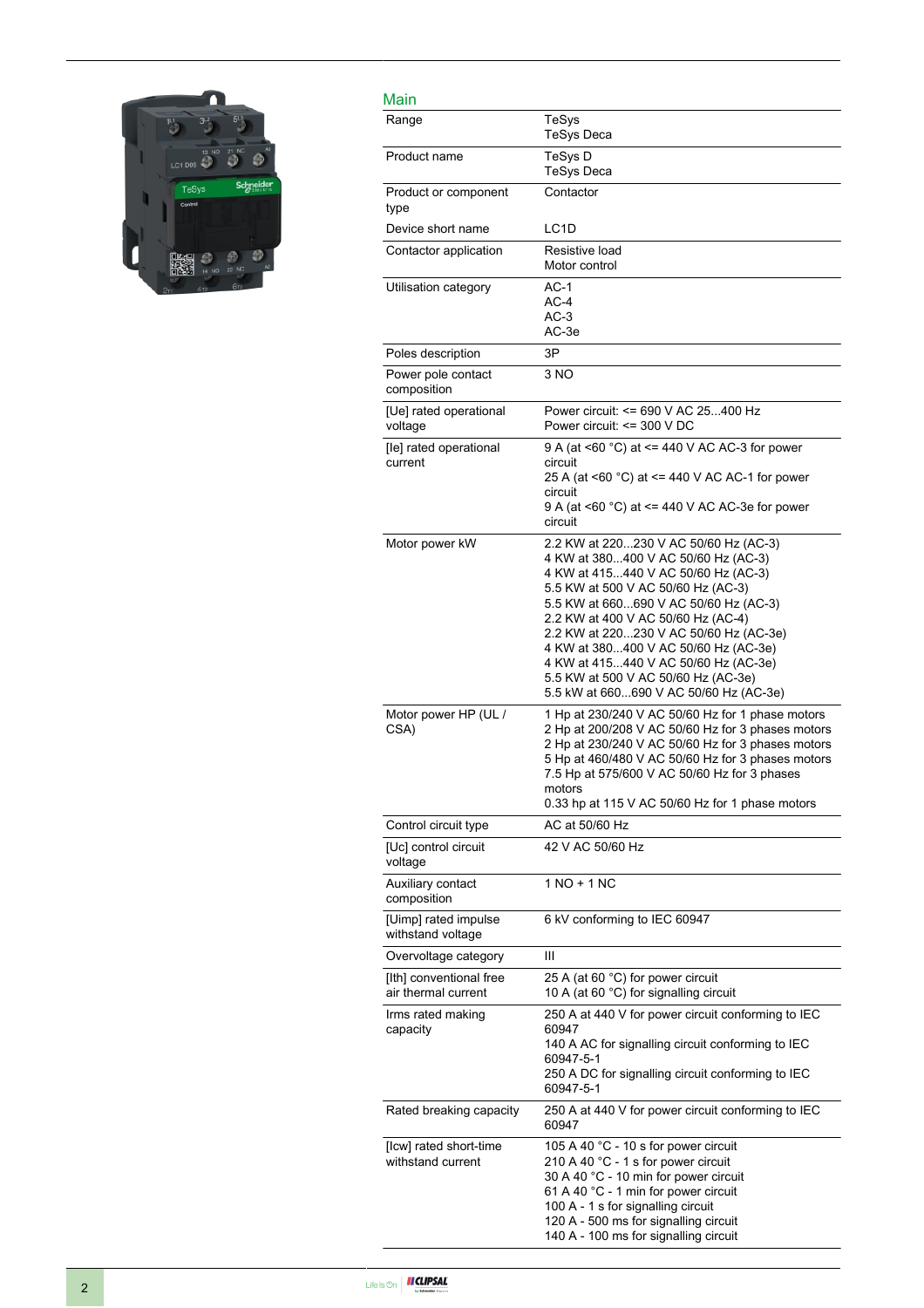| Associated fuse rating           | 10 A gG for signalling circuit conforming to IEC<br>60947-5-1<br>25 A gG at <= 690 V coordination type 1 for power<br>circuit<br>20 A gG at <= 690 V coordination type 2 for power<br>circuit                                                                                                                                                                                                                                                                                                                                                                                                                                                                                                                                                                                                                                                                                                                                                                                                                                                                                                                                                                                                                                                    |
|----------------------------------|--------------------------------------------------------------------------------------------------------------------------------------------------------------------------------------------------------------------------------------------------------------------------------------------------------------------------------------------------------------------------------------------------------------------------------------------------------------------------------------------------------------------------------------------------------------------------------------------------------------------------------------------------------------------------------------------------------------------------------------------------------------------------------------------------------------------------------------------------------------------------------------------------------------------------------------------------------------------------------------------------------------------------------------------------------------------------------------------------------------------------------------------------------------------------------------------------------------------------------------------------|
| Average impedance                | 2.5 mOhm - Ith 25 A 50 Hz for power circuit                                                                                                                                                                                                                                                                                                                                                                                                                                                                                                                                                                                                                                                                                                                                                                                                                                                                                                                                                                                                                                                                                                                                                                                                      |
| [Ui] rated insulation<br>voltage | Power circuit: 690 V conforming to IEC 60947-4-1<br>Power circuit: 600 V CSA certified<br>Power circuit: 600 V UL certified<br>Signalling circuit: 690 V conforming to IEC 60947-1<br>Signalling circuit: 600 V CSA certified<br>Signalling circuit: 600 V UL certified                                                                                                                                                                                                                                                                                                                                                                                                                                                                                                                                                                                                                                                                                                                                                                                                                                                                                                                                                                          |
| Electrical durability            | 0.6 Mcycles 25 A AC-1 at Ue <= 440 V<br>2 Mcycles 9 A AC-3 at Ue <= 440 V<br>2 Mcycles 9 A AC-3e at Ue <= 440 V                                                                                                                                                                                                                                                                                                                                                                                                                                                                                                                                                                                                                                                                                                                                                                                                                                                                                                                                                                                                                                                                                                                                  |
| Power dissipation per<br>pole    | 1.56 W AC-1<br>0.2 W AC-3<br>0.2 W AC-3e                                                                                                                                                                                                                                                                                                                                                                                                                                                                                                                                                                                                                                                                                                                                                                                                                                                                                                                                                                                                                                                                                                                                                                                                         |
| Front cover                      | With                                                                                                                                                                                                                                                                                                                                                                                                                                                                                                                                                                                                                                                                                                                                                                                                                                                                                                                                                                                                                                                                                                                                                                                                                                             |
| Mounting support                 | Rail<br>Plate                                                                                                                                                                                                                                                                                                                                                                                                                                                                                                                                                                                                                                                                                                                                                                                                                                                                                                                                                                                                                                                                                                                                                                                                                                    |
| Standards                        | CSA C22.2 No 14<br>EN 60947-4-1<br>EN 60947-5-1<br>IEC 60947-4-1<br>IEC 60947-5-1<br><b>UL 508</b><br>IEC 60335-1                                                                                                                                                                                                                                                                                                                                                                                                                                                                                                                                                                                                                                                                                                                                                                                                                                                                                                                                                                                                                                                                                                                                |
| <b>Product certifications</b>    | BV<br>LROS (Lloyds register of shipping)<br><b>CSA</b><br>UL<br><b>DNV</b><br>CCC<br>GOST<br><b>RINA</b><br>GL<br><b>UKCA</b>                                                                                                                                                                                                                                                                                                                                                                                                                                                                                                                                                                                                                                                                                                                                                                                                                                                                                                                                                                                                                                                                                                                    |
| Connections - terminals          | Power circuit: screw clamp terminals 1 cable(s) 1<br>4 mm <sup>2</sup> flexible without cable end<br>Power circuit: screw clamp terminals 2 cable(s) 1<br>4 mm <sup>2</sup> flexible without cable end<br>Power circuit: screw clamp terminals 1 cable(s) 1<br>4 mm <sup>2</sup> flexible with cable end<br>Power circuit: screw clamp terminals 2 cable(s) 1<br>2.5 mm <sup>2</sup> flexible with cable end<br>Power circuit: screw clamp terminals 1 cable(s) 1<br>4 mm <sup>2</sup> solid without cable end<br>Power circuit: screw clamp terminals 2 cable(s) 1<br>4 mm <sup>2</sup> solid without cable end<br>Control circuit: screw clamp terminals 1 cable(s) 1<br>4 mm <sup>2</sup> flexible without cable end<br>Control circuit: screw clamp terminals 2 cable(s) 1<br>4 mm <sup>2</sup> flexible without cable end<br>Control circuit: screw clamp terminals 1 cable(s) 1<br>4 mm <sup>2</sup> flexible with cable end<br>Control circuit: screw clamp terminals 2 cable(s) 1<br>2.5 mm <sup>2</sup> flexible with cable end<br>Control circuit: screw clamp terminals 1 cable(s) 1<br>4 mm <sup>2</sup> solid without cable end<br>Control circuit: screw clamp terminals 2 cable(s) 1<br>4 mm <sup>2</sup> solid without cable end |
| <b>Tightening torque</b>         | Power circuit: 1.7 N.m - on screw clamp terminals -<br>with screwdriver flat $\varnothing$ 6 mm<br>Power circuit: 1.7 N.m - on screw clamp terminals -<br>with screwdriver Philips No 2<br>Control circuit: 1.7 N.m - on screw clamp terminals -<br>with screwdriver flat $\varnothing$ 6 mm<br>Control circuit: 1.7 N.m - on screw clamp terminals -<br>with screwdriver Philips No 2<br>Control circuit: 1.7 N.m - on screw clamp terminals -<br>with screwdriver pozidriv No 2<br>Power circuit: 2.5 N.m - on screw clamp terminals -<br>with screwdriver pozidriv No 2                                                                                                                                                                                                                                                                                                                                                                                                                                                                                                                                                                                                                                                                       |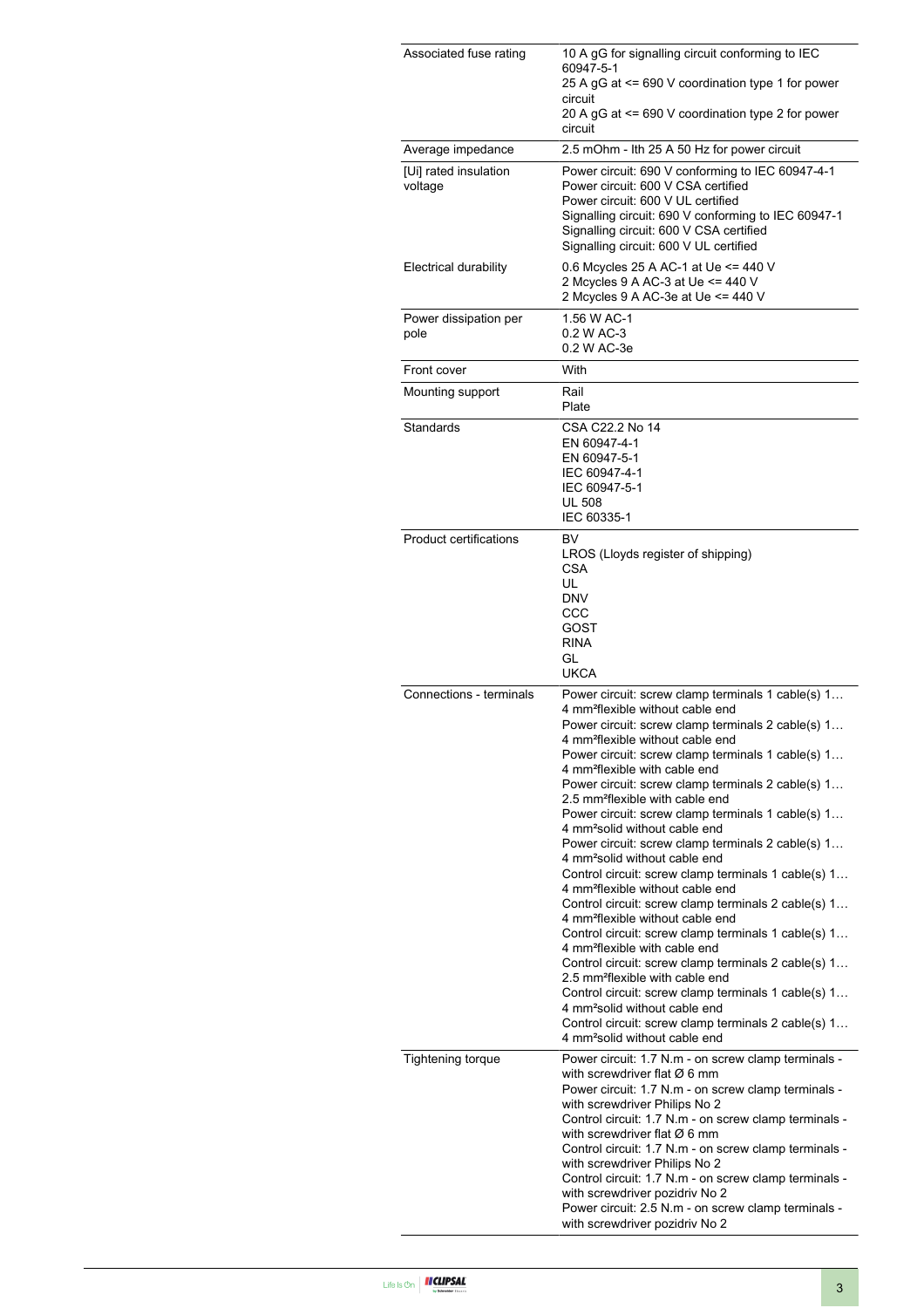| Operating time           | 1222 ms closing<br>419 ms opening                                                                                                                                          |
|--------------------------|----------------------------------------------------------------------------------------------------------------------------------------------------------------------------|
| Safety reliability level | B10d = 1369863 cycles contactor with nominal load<br>conforming to EN/ISO 13849-1<br>B10d = 20000000 cycles contactor with mechanical<br>load conforming to EN/ISO 13849-1 |
| Mechanical durability    | 15 Mcycles                                                                                                                                                                 |
| Maximum operating rate   | 3600 cyc/h 60 °C                                                                                                                                                           |

### **Complementary**

| Coil technology                 | Without built-in suppressor module                                                                                                                                                   |
|---------------------------------|--------------------------------------------------------------------------------------------------------------------------------------------------------------------------------------|
| Control circuit voltage limits  | 0.30.6 Uc (-4070 °C): drop-out AC 50/60 Hz<br>0.81.1 Uc (-4060 °C) operational AC 50 Hz<br>0.851.1 Uc (-4060 °C): operational AC 60 Hz<br>11.1 Uc (6070 °C): operational AC 50/60 Hz |
| Inrush power in VA              | 70 VA 60 Hz cos phi 0.75 (at 20 °C)<br>70 VA 50 Hz cos phi 0.75 (at 20 °C)                                                                                                           |
| Hold-in power consumption in VA | 7.5 VA 60 Hz cos phi 0.3 (at 20 °C)<br>7 VA 50 Hz cos phi 0.3 (at 20 °C)                                                                                                             |
| Heat dissipation                | 23 W at 50/60 Hz                                                                                                                                                                     |
| Auxiliary contacts type         | Type mechanically linked 1 NO + 1 NC conforming to IEC 60947-5-1<br>Type mirror contact 1 NC conforming to IEC 60947-4-1                                                             |
| Signalling circuit frequency    | 25400 Hz                                                                                                                                                                             |
| Minimum switching current       | 5 mA for signalling circuit                                                                                                                                                          |
| Minimum switching voltage       | 17 V for signalling circuit                                                                                                                                                          |
| Non-overlap time                | 1.5 Ms on de-energisation between NC and NO contact<br>1.5 ms on energisation between NC and NO contact                                                                              |
| Insulation resistance           | > 10 MOhm for signalling circuit                                                                                                                                                     |

#### Environment

| IP degree of protection               | IP20 front face conforming to IEC 60529                                                                                                                                      |
|---------------------------------------|------------------------------------------------------------------------------------------------------------------------------------------------------------------------------|
| Climatic withstand                    | Conforming to IACS E10<br>Conforming to IEC 60947-1 Annex Q category D                                                                                                       |
| Protective treatment                  | TH conforming to IEC 60068-2-30                                                                                                                                              |
| Pollution degree                      | 3                                                                                                                                                                            |
| Ambient air temperature for operation | $-4060 °C$<br>6070 °C with derating                                                                                                                                          |
| Ambient air temperature for storage   | $-6080 °C$                                                                                                                                                                   |
| Operating altitude                    | $03000$ m                                                                                                                                                                    |
| Fire resistance                       | 850 °C conforming to IEC 60695-2-1                                                                                                                                           |
| Mechanical robustness                 | Vibrations contactor open: 2 Gn, 5300 Hz<br>Vibrations contactor closed: 4 Gn, 5300 Hz<br>Shocks contactor open: 10 Gn for 11 ms<br>Shocks contactor closed: 15 Gn for 11 ms |
| Height                                | 77 mm                                                                                                                                                                        |
| Width                                 | 45 mm                                                                                                                                                                        |
| Depth                                 | 86 mm                                                                                                                                                                        |
| Net weight                            | $0.32$ kg                                                                                                                                                                    |

## Packing Units

| Unit Type of Package 1       | <b>PCE</b>        |
|------------------------------|-------------------|
| Number of Units in Package 1 |                   |
| Package 1 Weight             | 354.9 g           |
| Package 1 Height             | 5 cm              |
| Package 1 width              | $9.2 \text{ cm}$  |
| Package 1 Length             | $11.2 \text{ cm}$ |
| Unit Type of Package 2       | S <sub>02</sub>   |
| Number of Units in Package 2 | 20                |
| Package 2 Weight             | 7.359 kg          |
| Package 2 Height             | $15 \text{ cm}$   |